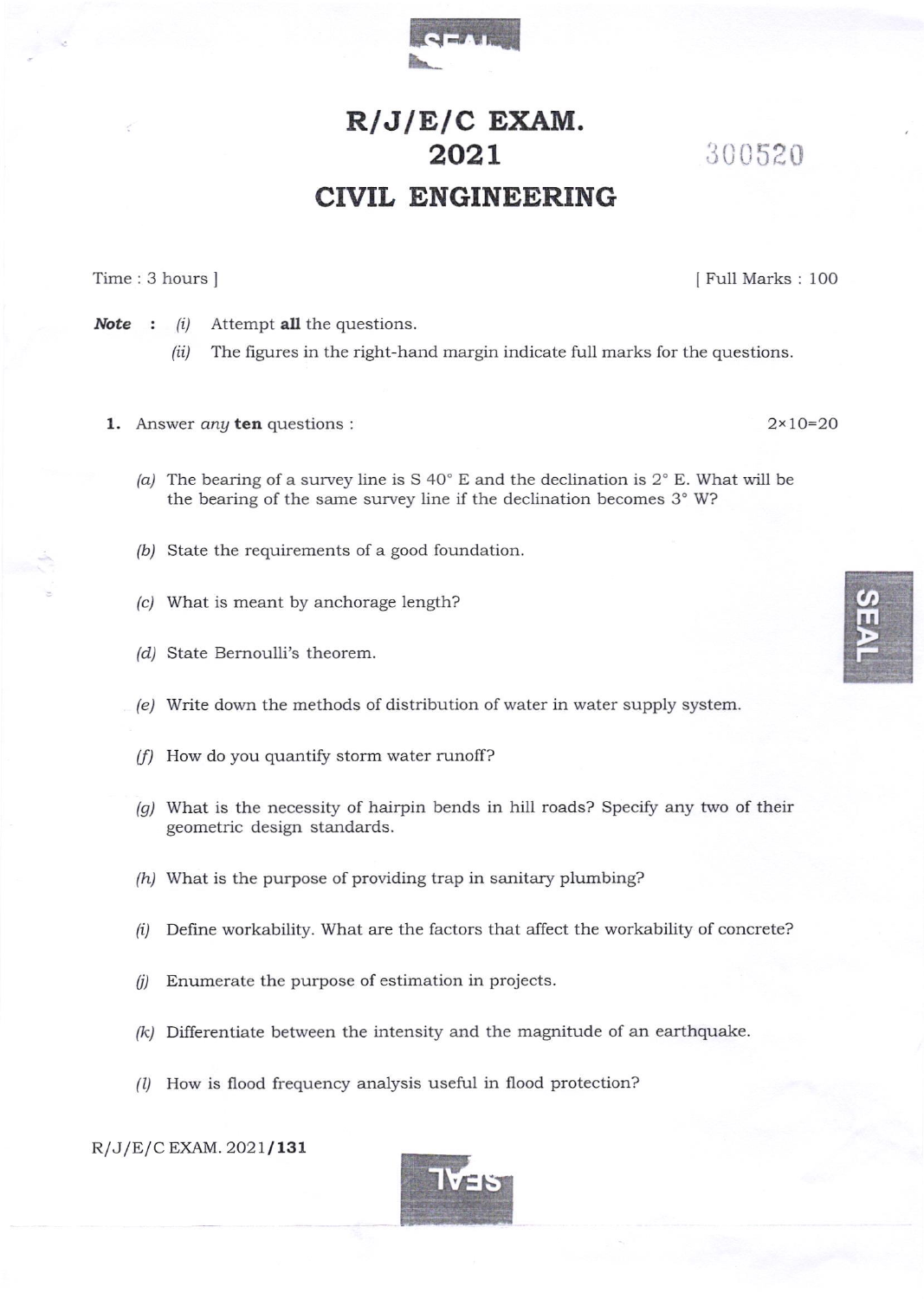- **2.** Answer any six questions :  $5\times6=30$ 
	- (aj A chain having length of 2O m and weight 9 N is used at site where the following characteristics are available :

Standard pull to be applied  $(P_0) = 80$  N

Pull applied at the site  $(P) = 140$  N

Temperature during standardization  $(T_0) = 20$  °C

Mean temperature in the field during measurement  $(T) = 45$  °C

Rise in the ground surface = 300 mm

Determine the combined corection due to errors.

- /b/ Name the various methods for the determination of permeability in laboratory with the soil type in which they are best suited and explain ary one of them in detail.
- (c) Discuss the different types of tubewells in detail.
- $(d)$  Water flows over a rectangular notch weir 1 m wide at a depth of 150 mm and afterwards passes through a triangular right-angled notch weir. Assuming the coefficient of discharge for the rectangular and triangular notch as 0.62 and 0'59 respectively, find out the depth over the triangular notch weir.
- (e/ List out any four key differences between rapid sand filter and slow sand fiIter.

Design a slow sand filter for a village population of 60000 people with the following data :

- (i) Water supply rate =  $160$  litres/head/day
- (ii) Filtration rate =  $2.5$  litres/minute/m<sup>2</sup>
- $(iii)$  L/B ratio = 2
- (iv) Maximum demand =  $1.8$  times of average demand

Assume only one unit of slow sand filter is allowed for construction at site.

/// Reciprocal levelling was conducted across a wide river to determine the difference in level of two points  $A$  and  $B$ . Point  $A$  is situated on one bank of the river whereas point  $B$  is situated on the other side of the river. The following results were obtained on the staff held vertically at point A and point B from level stations 1 and 2 respectively. The level station 1 was near to point A and station 2 was near to point  $B$ .

| Instrument at | Staff reading on (in m) |       |  |
|---------------|-------------------------|-------|--|
|               |                         |       |  |
|               | 1.485                   | 1.725 |  |
|               | 1.190                   | 1.415 |  |

 $R/J/E/C$  EXAM. 21/131